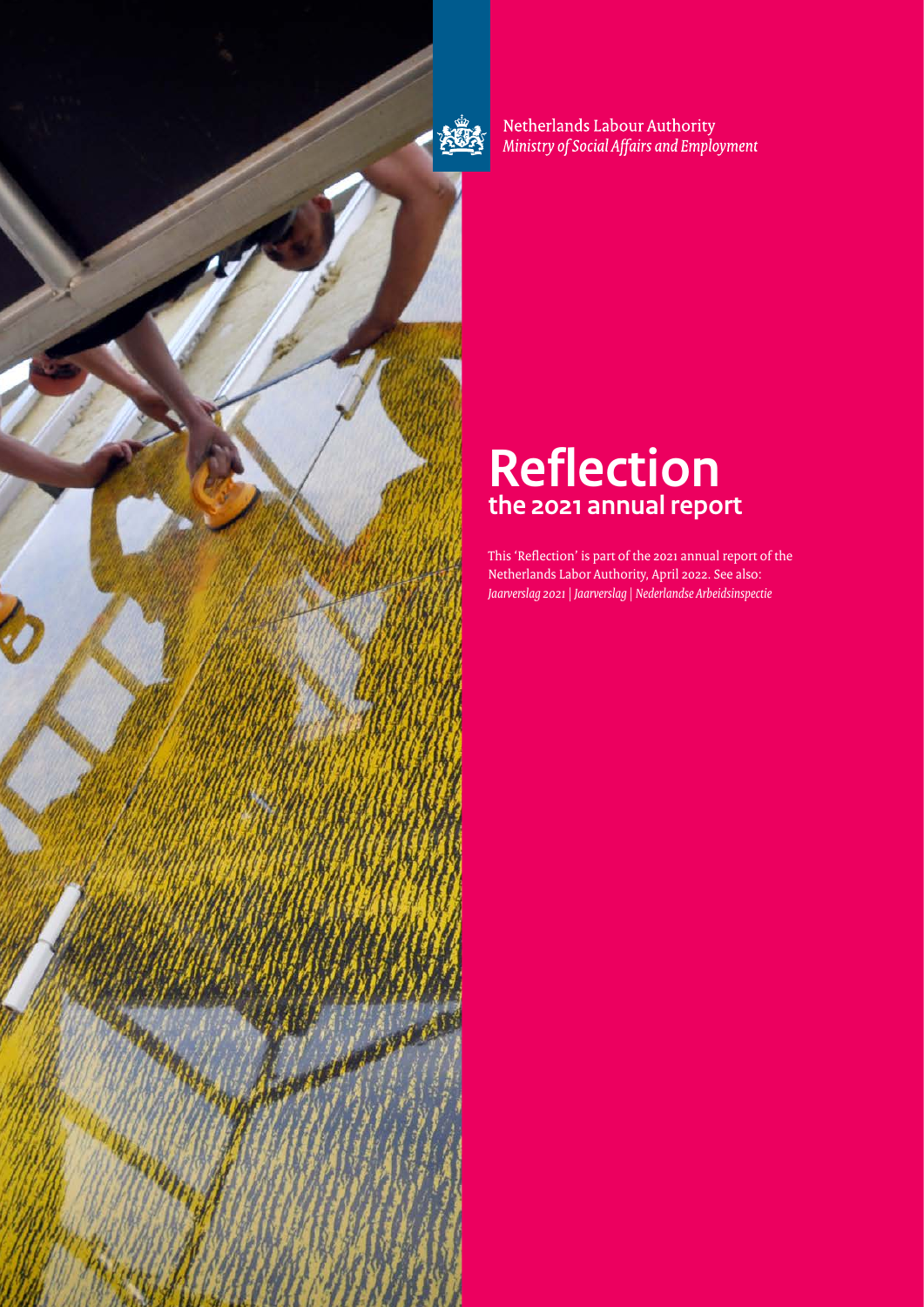### **Labour migration: embarrassment of choice does not apply!**

### **Rits de Boer**

**Inspector General Netherlands Labour Authority**

The labour market is in full swing. It's fantastic that unemployment is so low, that there are so many job opportunities for job seekers.

Times have been different. You would almost forget that seven years ago, we still had an ambassador for Youth Unemployment in the Netherlands. And in the 1980s, there were more workers than jobs; periodically, that problem recurred in the decades that followed. Many European countries have had persistent unemployment problems since 'Les Trente Glorieuses'.

Inspectors, investigators, analysts and researchers from the Netherlands Labour Authority work in the daily practice of this expanding labour market. They witness the expansion and maintenance projects of companies, they see the employers' search for personnel, high work pressure in companies, distribution centres and on construction sites, reintegration of benefit claimants, occupational risks in terms of health and safety at work, the usefulness of agency work ('sick and peak', 'step up' to the labour market). They also explicitly note the rogue practices, abuses, and also exploitation.

Labour migration is part of that daily reality. Unfortunately, too often in the same breath with staggering situations. A few examples of practical situations we encounter:

*People from other EU countries who work in the Netherlands and have to wait every day to see if they receive a text message to know whether they will work the next day or not. While they were promised steady work. Babylonian construction sites with all the associated risks of miscommunication. Fatal or very serious accidents, high turnover of anonymous agency workers during work with exposure to hazardous substances, having been promised 40 hours, but only able to work 20 hours a week. Working for 40 hours and getting paid for 20. Intimidation by labour subcontractors. Unbalanced power relations with psychological consequences and sexually inappropriate behaviour.* 

*The combination of dependence for work and living (and transport). That combination is problematic. A group of people who, after a long journey from Central Europe, are kicked off the bus in the middle of the night and have to* 

*struggle to find shelter. The employment agency that 'ordered' them doesn't respond. Employers who drop off workers at shelters for the homeless. People*  who after phase A<sup>1</sup> of the agency contract are immediately fired, no work, no *home. Overcrowding in both residential areas and recreation parks. People who have 'fines' imposed on them by the landlord/employer for absenteeism or damage to the accommodation rented out to them by the employer. Landlords who increase their revenue by converting a property into multiple flats. Tenants who live in small and dirty accommodation without any privacy, because of property being converted into multiple flats. Construction workers working, cooking, eating and sleeping on the construction site.* 

*The legal structure of the employment relationship is almost always a point of attention. People who are kept in phase A of the agency contract for years in a row by moving them from one employment agency to another. So that the phases of the collective agreement that are more expensive for the employer are avoided. On paper, 'self-employed' who in practice, simply call the 'client' 'our boss' and who are employees for all intents and purposes, except on paper. Because the boss even prepares the invoices the 'self-employed' charge to him as a 'client'. So that the employer avoids payments for taxes and premiums and pays less than the statutory minimum wage.*

Undesirable. Not in accordance with how we want it to be in the Netherlands. The question of how to prevent and resolve these situations is of great importance to the Netherlands Labour Authority. So that fair, healthy, safe work and social security do not depend on your nationality.

That is why 'directing migration' - as the Netherlands Scientific Council for Government Policy called a collection of essays - is important. This reflection builds on those analyses. The gist of it is:

- The incentives for labour migration to the Netherlands are extremely strong. This is because the labour market is European in an economic sense, the Dutch economy is doing well and is a magnet for new activity, which in turn means demand for labour, and so on; in short, an upward spiral of economic growth.
- Private revenue models stimulate labour migration but pass the burden on to the public.
- These public burdens include the great pressure on the housing market, which means that miserable living conditions are more likely to increase than decrease, and too much pressure on public services, such as too much pressure on the education system. These external effects are not factored into the private business models.
- The work of the Authority will increasingly include investigations into the economic motives for abuses. To check whether enforcement is in proportion to the power of those motives to bring about behavioural change. And if external effects are not factored in, make them visible so they can be integrated as much as possible in government and corporate decisions about economic activities, housing and transport.

<sup>1</sup> The collective agreement for agency workers distinguishes between phases A, B and C. An agency worker starts in phase A. He gradually receives more wages and security in phases A, B and C. Phase A used to be 78 working hours, but in the new collective agreement, this will be 52 weeks. See for instance: [Collective Agreement for Agency Workers 2021 - 2023 - Federation of Private Employment Agencies \(ABU\)](https://www.abu.nl/cao/cao-voor-uitzendkrachten/).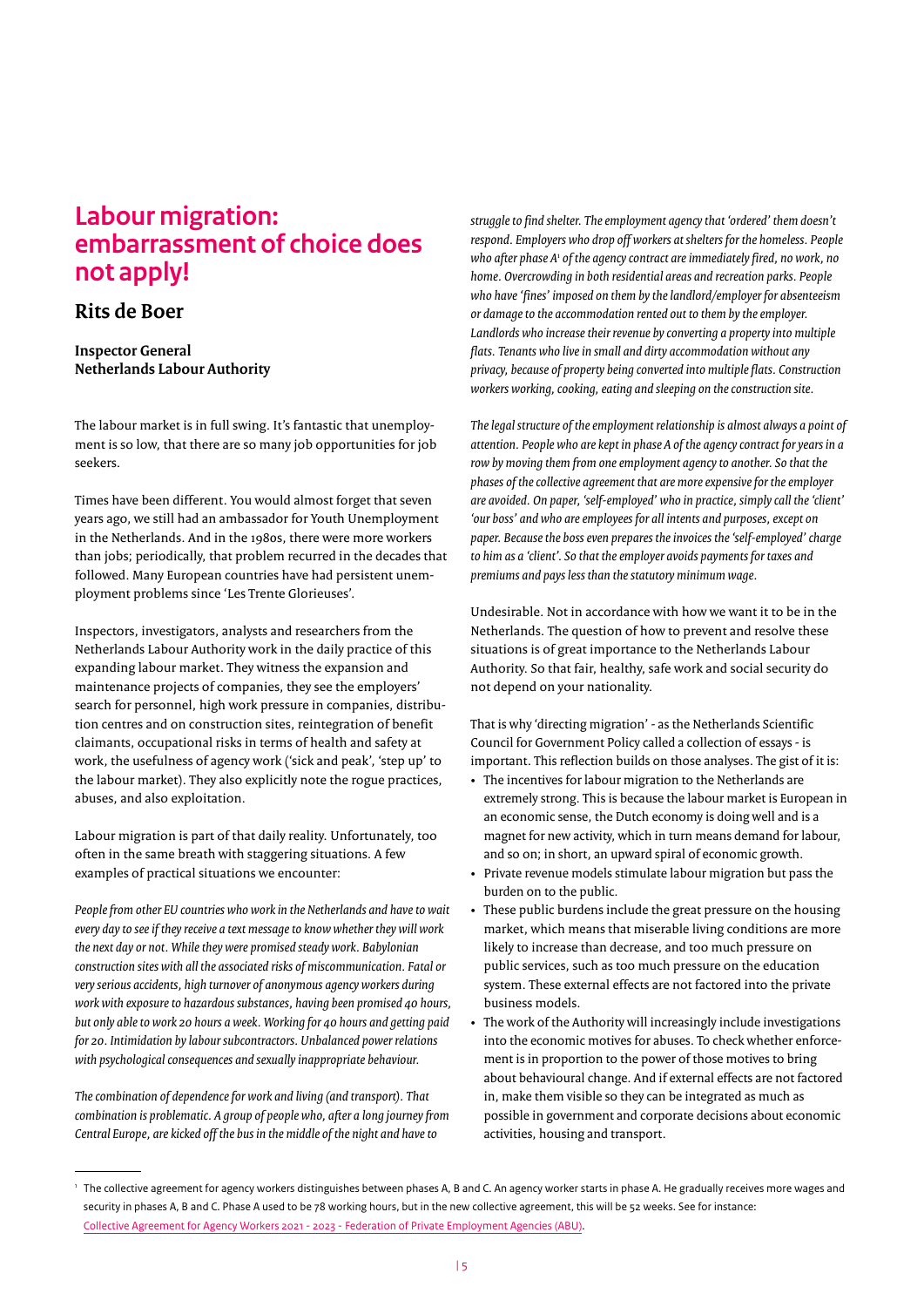- Relatively small annual migration balances will also significantly increase the population size in 2050. A larger population increases the existing challenges even more (social, environment, nitrogen, etc.). Because the Netherlands will always want and have to reserve 'migration space' for refugees, as underlined with the Ukraine situation, the options available to the Netherlands with regard to labour migration are very limited.
- This observation also means that choices for extensive growth (more capital, more labour) are less obvious than intensive growth (higher capital/labour ratio). In the event of a scarcity on the labour market, adjustments must be made increasingly through extending working hours, in the sense of more part-time jobs, through the activation of unused labour potential and more via the P than the Q: increasing labour productivity by investing more in people.

### **Starting point**

In 2018, the Netherlands Scientific Council for Government Policy named a bundle of essays on this social issue 'Directing Migration'. Two important contributions were written by Leo Lucassen and Paul Scheffer. They look to the past, present and future.

In his contribution, Lucassen shows that for centuries, there has been a labour market-driven migration mechanism. In short: if the labour market demands a lot, this leads to a lot of migration.

He cites the example of Amsterdam, where almost 40% of the residents in the first quarter of the golden age were born abroad, and Leiden, which around 1600 had a figure of 55%. This 'superdiversity' is temporary. Cumulation is followed by decumulation, as Lucassen indicates.

According to Lucassen, three developments in the interwar period changed the primacy of the labour market for the post-war period. Those three developments are:

- First, the emerging nationalism in colonies and decolonisation after WWII. This led to migration by 'returnees', a well-chosen inclusive term for migration from the former Dutch East Indies. This was followed by migration as a result of the independence of Suriname.
- Second, the role of the State in covering risks such as unemployment, illness and incapacity for work and the structure of the welfare state. The pattern of coming and going of guest workers increasingly became a pattern of coming and staying, partly due to the welfare state.
- Third, the treatment of refugees that led to the Geneva Convention on Refugees in 1951.

The influence of these three developments on migration has been significant, says Lucassen. At the same time, a lot of effective policy has been applied (rules for follow-up migration, 'immigration proofing' of schemes, etc.). This leads him to 'consider that the three post-war developments that loosened the direct link between

migration and the labour market have considerably slowed down or even stopped altogether'.

In effect, Lucassen is saying that we are returning to a long line in history. And he interprets this positively: "However, it doesn't seem too bold to state that the labour market principle has started to determine migration movements again to a greater extent and that a high level of labour market-related migration is a favourable sign."

This image of a return to the long line is powerful. However, it can obstruct your view. Of a development that could equally well be a fourth mechanism: economic integration in Europe.

Paul Scheffer connects migration and globalisation. And shows that this requires order. Because migration that results from order and conscious choices is better. 'Clear orientation in the field of labour migrants and refugees makes a society more open. It is the idea that people's movements are eluding control that detracts from society's willingness to change.'

As an example of a country that has such an orientation, he mentions Canada: 'The best example is Canada, which has an immigration policy with clear criteria in terms of qualifications and numbers of migrants. For example, the goal for 2017 was: 300,000 newcomers, of which 58% were in the economic category, 28% in the family migration category and 14% were reserved for refugees.'

Population figures and prognoses are important to arrive at such an orientation for the Netherlands as well. Scheffer shows that small annual differences in migration balances over a period of several decades can lead to a large difference (millions of people) in the population size. This approach was supplemented in 2020 and 2021 by scenarios and forecasts that Statistics Netherlands (CBS) and Netherlands Interdisciplinary Demographic Institute (NIDI) have drawn up together, which are explained in more detail below.

But first, economic integration in Europe is discussed as a possible 'fourth mechanism', driving migration.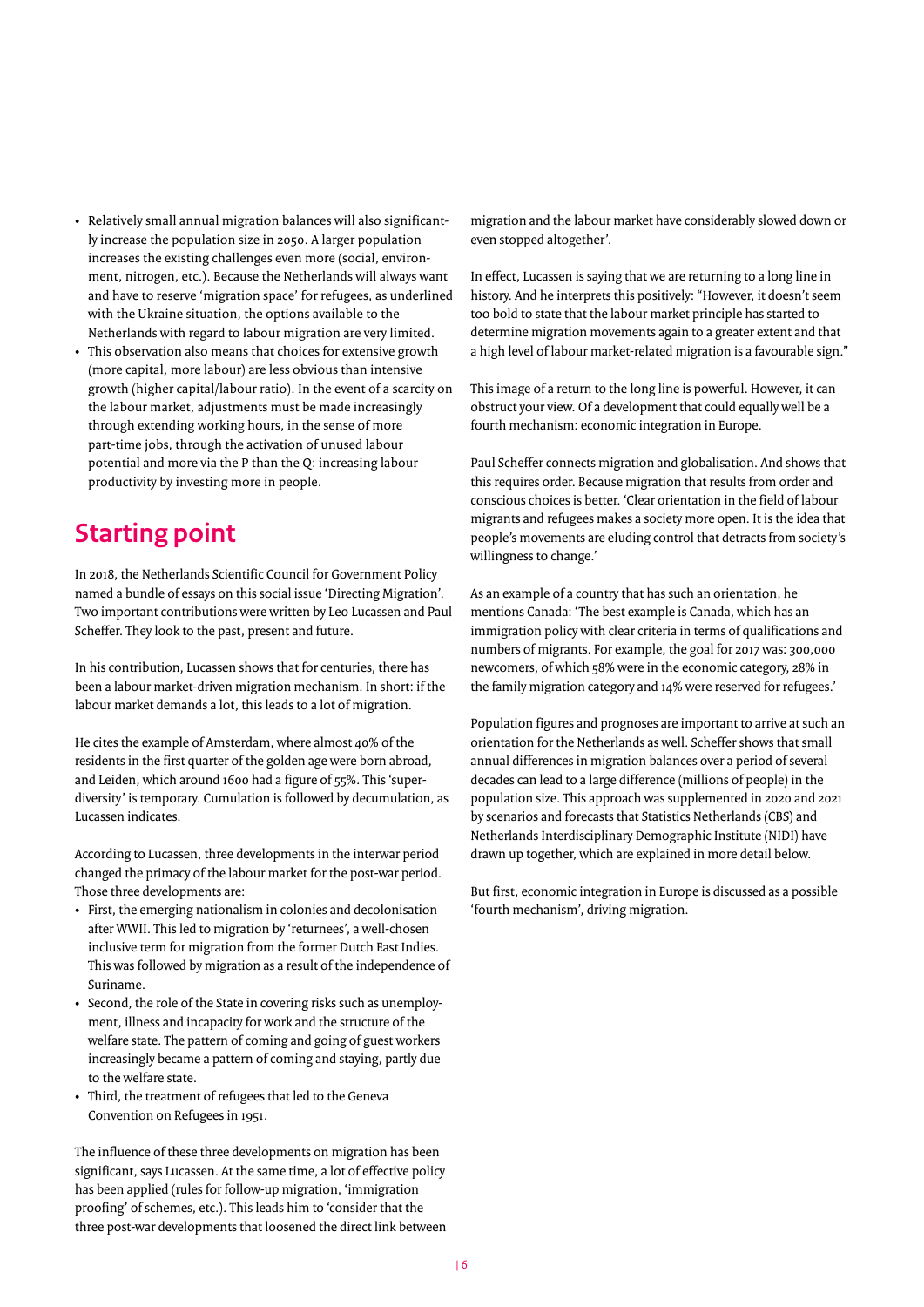## **Economic integration in Europe**

The dynamics of the European construction are great and cover a large number of areas. From agriculture to space travel, from currency to culture, from consumer protection to nature conservation<sup>2</sup>.

A number of developments are particularly important in relation to migration.

#### **Free movement**

Within the European Union (EU), there is free movement of persons and services. The Dutch work and live in various EU Member States.

Conversely, people from other Member States look for and find work in the Netherlands. Linked to these freedoms is citizenship of the European Union. This has given every EU citizen, even those of the largest member states, many more options than when citizenship was limited to the nation state. Options to stay, work and live. And from a historical perspective, that has happened very quickly.

Just consider the following. About 70 years ago, six countries brought together their coal and steel production, semi-finished products for weapons. More than 50 years ago, there was a customs union that broke down mutual tariff walls. 30 years ago, free movement of persons and services. 20 years ago, a common currency. Shortly afterwards, the largest expansion with countries from central and eastern Europe.

#### **Labour mobility higher than expected**

Europeans use the options obtained. 17 million work in another EU country. And those are the registered numbers. In addition, there is an unknown, but probably substantial number of people who work abroad for a shorter or longer period of time, of whom it is not registered.

Inspections regularly show people working for whom residence or work is not apparent from the company's records, nor from government records. The started improvement of the registration of non-residents (RNI) and the obligation to register certain seconded workers before they start working in the Netherlands<sup>3</sup>, are therefore good developments.

In 2004, it was expected that approximately 3% of the population from the East could emigrate to the more western EU countries, i.e. approximately 2 million people. Ten years later, more people from

Poland alone had started working in other EU countries.

In 2004, annual numbers of ten thousand migrants from the new member states to the Netherlands were expected, which over time would logically add up to about 1-2% of the Dutch labour market. Already about 5% of all workers come from the countries that acceded in 2004 or from candidate countries4 .

#### **Accumulation of risks in groups with a vulnerable labour market position**

In 2019, the Inspectorate SZW named mechanisms in 'the State of fair work' that strengthen unfair work<sup>5</sup>. People with a low wage and a flexible contract and low-paid self-employed workers in particular may be faced with underpayment, excessively long working hours, illegal employment and exploitation. This group of workers is large, more than ten percent of all workers in the Netherlands, including substantial groups of workers from other EU countries.

Moreover, they are more often exposed to unsafe and unhealthy working conditions, such as physical strain and hazardous substances. This group of workers also has a greater influx into the Unemployment Insurance Act, social assistance and incapacity for work, as the 'State of Fair Work' showed. There is an accumulation of employment and livelihood risks. The identified mechanisms are still fully applicable.

In 2020, the committee *'Work Regulation*' (led by Hans Borstlap) and *'Migrant Worker Protection Task* 

*Force*' (led by Emile Roemer) made recommendations that, among other things, aim to reduce or prevent such vulnerabilities. The coalition agreement adopts a large part of the recommendations. This will lead to proposals for amendments to laws and regulations in the near future.

#### **Words matter**

The concept of labour migration is neutral. It connects the movement with the motive. The term labour migrant is also relatively neutral, but it does have a number of pitfalls.

First, it can reduce people too much to one aspect. Paul Scheffer quotes a statement that puts it succinctly: "we wanted workers, but we got people".

<sup>&</sup>lt;sup>2</sup> Not unimportant in this day and age: defence, too, albeit modestly. There were also more far-reaching plans in the past. In 1952, the treaty for the European Defence Community was concluded. In it, FR, GE, IT, B, NL, L decided to form a joint army. It was not ratified. Although proposed by France, the French parliament voted against ratification in 1954, partly because the death of Stalin lowered the external threat and presented the alternative of including Germany through NATO

<sup>3</sup> Pursuant to the Posted Workers in the European Union (Working Conditions) Act (WAGWEU), see [www.postedworkers.nl](http://www.postedworkers.nl)

<sup>4</sup> See [Memorandum immigratie.doc \(cpb.nl\)](https://www.cpb.nl/sites/default/files/publicaties/download/arbeidsmigratie-uit-de-midden-en-oost-europese-toetredingslanden.pdf). An overview of studies showed that the estimated migration flows differed by a factor of 12 (from roughly 0.5 million to more than 6 million). In the long term, the average of the studies was that about 3% of the population could emigrate from the East, 2 million people. For 2005 and 2006, numbers of 5 to 10 thousand migrants and 10 thousand seasonal workers were expected. The migration volume was also expected to halve after 6 years. In 2019, the number of workers from the EU-11 in the Netherlands was approximately 375 thousand and from the candidate countries approximately 100 thousand.

<sup>5</sup> TK 29544-950.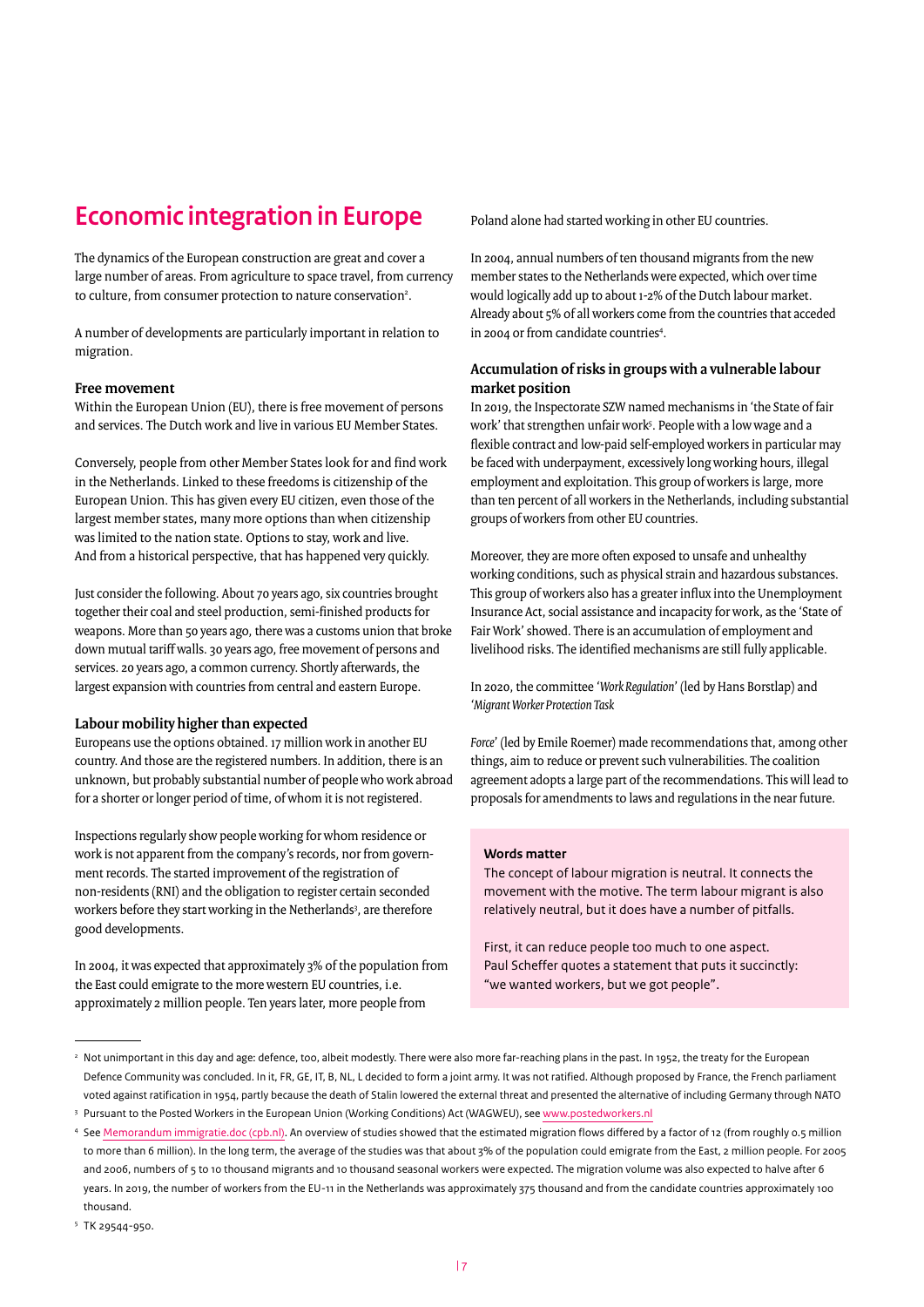Related to this, and secondly, is the question of how long someone remains a migrant. The initial motive does not have to be consistent with the motive to stay. Thirdly, it is questionable whether it is appropriate for EU citizens to refer to each other as migrants, as we do not do within the Dutch borders (anymore). Furthermore, there seems to be a class difference in comparison to the term expat.

The pitfalls also have meaning in reality. For example, when talking about 'housing for labour migrants'. There is continuation of distinction based on one aspect of people. The term also seems to be subject to the 'euphemism treadmill' (that sensitive words are replaced with euphemisms). A number of organizations promote the term 'international workers'.

It is also important to be careful with fallacies regarding labour migration. Often heard and read is 'they do the work (we) Dutch people don't want to do'. This argument is usually used as a justification. But that's a fallacy. If the Dutch do not want to do certain work, what does it say about how we view the people who do want to do it? As equals, yes or no? If the Dutch do not want to certain work because it is dirty, heavy, unhealthy or unsafe, then shouldn't we ask ourselves if such work should be carried out in the Netherlands? And it raises the question of whether the Dutch categorically do not want it, or just not under the conditions offered.

#### **Labour migration as a business model**

The accumulation of risks for workers from other EU countries has emerged prominently in the Labour Authority's work, media and research during the pandemic of recent years.

A report from the Labour Authority in early 2021, based on surveys among 380 people from other EU countries, highlights the extent to which the package deals of work, housing and transport are linked to unfair, unsafe and unhealthy working conditions<sup>6</sup>. The package deals strengthen the dependency relationship with employers or employment agencies.

Employers in industries with strong international competition and pressure on prices develop a continuous search for cost advantages. Following a round-table meeting<sup>7</sup>, the Netherlands Labour Authority prepared a report at the end of 2021. Violations found in practice were investigated to determine the cost benefits associated with the structures. This has resulted in a non-exhaustive table of estimated cost benefits showing that the savings - thus at the expense of pay for the labour factor - can be significant. On average, it is about 20-30%<sup>8</sup>.

A crisis sometimes makes visible what is undesirable. For example, the financial crisis in 2008 showed that some financial institutions used business models that entailed financial or moral risks at a social level. This led to the idea that from now on, banks and supervisory bodies should consider the nature of the earnings model more explicitly and explicitly know and manage the associated risks<sup>9</sup>. The COVID crisis has brought into view the earnings model of labour market intermediaries regarding the hiring and lending of people in a similar way.

The earnings model for labour migration is characterised by approaching labour as a bulk commodity. In an economic sense, the earnings model is an arbitration relationship between wage differences in Europe. Those are significant.

In 2016, a report by ABDTOPConsult calculated that the minimum wage in the Netherlands for more than 100 million Europeans is approximately double that in their own country<sup>10</sup>. Coupled with an underestimation of how much living and housing cost in the Netherlands ('money illusion'), this creates a major labour potential.

Data from Eurostat (the EU's Statistical Office) shows that in 2022, these differences are still considerable. The relevant chart is included in the appendix. In it, Eurostat compares the minimum wages of January 2022 with 10 years earlier, January 2012.

Eurostat data show convergence. The differences between countries have narrowed in those 10 years. By way of illustration, in the Netherlands the minimum wage for a month's work increased by roughly 200 Euros in that ten-year period, and the same happened in Bulgaria. But in Bulgaria, that was a doubling and therefore an average annual increase of 9% from a much lower wage level in absolute terms. In the Netherlands, it was an annual increase of approximately 2% at a much higher wage level in absolute terms. The differences have narrowed in 10 years, but at the same time remain large: a factor of 8 between the highest and lowest minimum wage in the EU.

Notwithstanding the appeal of these significant wage differences, there are also barriers to working in another EU country. You have to travel to get there, so transportation is a challenge. From your country of origin or once you have arrived in the Netherlands, you have to find work and you need a place to live. You have to manage your commute and find your way around a system you don't know in a language you don't usually speak.

[Reports on working during the Corona pandemic | Report | Netherlands Labour Authority \(nlarbeidsinspectie.nl\).](https://www.nlarbeidsinspectie.nl/publicaties/rapporten/2021/01/14/rapporten-over-werken-tijdens-de-coronapandemie)

<sup>7</sup> [Round-table meeting: "Employment Agencies" | House of Representatives of the States General](https://www.tweedekamer.nl/debat_en_vergadering/commissievergaderingen/details?id=2021A03434).

<sup>8</sup> [Report Inspectorate SZW: cost advantages and labour exploitation | House of Representatives of the States General](https://www.tweedekamer.nl/kamerstukken/brieven_regering/detail?id=2021Z20334&did=2021D43507).

<sup>9</sup> House of Representatives, session year 2009-2010, 31 980, nos. 3-4.

<sup>&</sup>lt;sup>10</sup> House of Representatives, session year 2016-2017, 34550-XV, no. 14: ABDTOPConsult: working with effect, November 2016.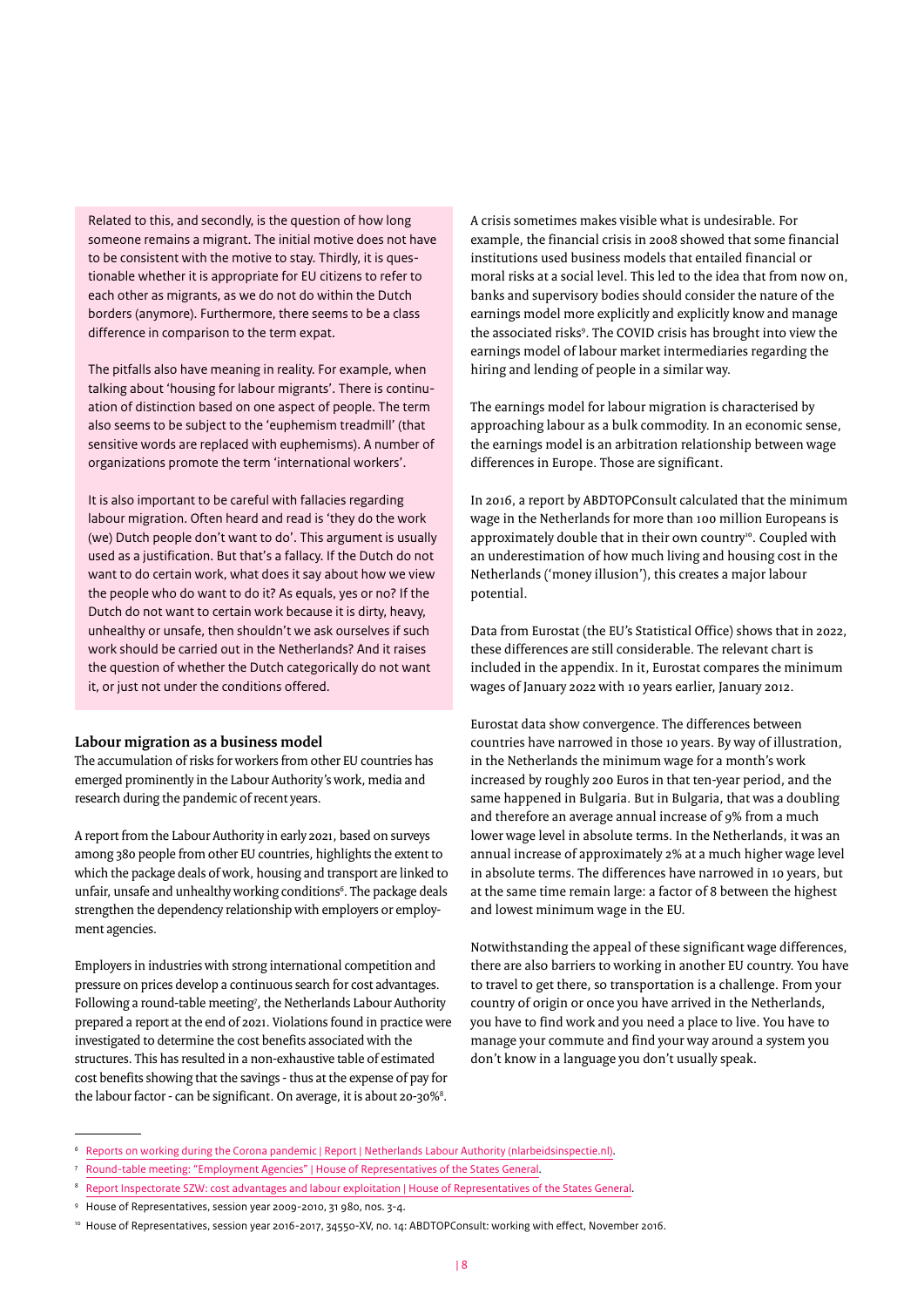A gap in the market for intermediaries on the labour market. They jump in and ensure the decision to go is fundamentally changed. They lower these barriers by bringing people who would not make that choice on an individual basis to the Netherlands in groups, by offering transport and housing, by mediating in groups and by offering them as production capacity to employers. Labour as a commodity also means that it is seen as homogeneous and standardised as much as possible. And the ample supply of cheap foreign personnel means employers are not encouraged to innovate business processes or improve working conditions.

Herein lies the apparent contradiction of the free movement of persons in the EU. In principle, this is mainly a right exercised by the individual. Possibly even aimed at higher ideals such as cultural enrichment or self-realisation. At the same time, the revenue model lies in collectivising and striving for scale to reduce costs, which can flatten self-realisation and individuality.

The law attributes individual rights, but these are exercised collectively. In group transport, group mediation, group accommodation and shift work. This mechanism does not stop at the EU borders, however. The Labour Authority increasingly also encounters employees without an EU passport who gain access to the European labour market through secondment constructions from another EU country.

#### **Individual in a fix**

This group approach means that individual interests and individual dignity and rights are easily overlooked. And that creates tension with the principles and values in the Netherlands, which are laid down in Dutch laws and regulations.

Anonymised bulk labour is incompatible with the image of man and the division of responsibility between employer and employee in the Working Conditions Act. Nor with human dignity as enshrined in employment conditions legislation and the concern for social security as laid down in the Constitution.

The employer's relationship with employees and the individual employee is emphatically not limited to a contractual exchange of labour and money (wage), but includes more mutual rights and obligations. The Working Conditions Act, for example, contains several provisions on the collective of employees, rights of employee representation, the employer's duty of care, and so on.

The possibilities for the individual employee to a safe and healthy workplace is an important public value that is expressed in these rules. And that's where individuals get in a fix, as the practical situations described at the beginning.

Many of these situations can be resolved by reducing the dependency relationship with the employer or client. By emancipating the individual worker, so she/he has a stronger position in Dutch society. This means, among other things, that in addition to work, a migrant should not also be dependent on an employer for transport and housing. But it's not that simple.

In the densely populated Netherlands, housing is a bottleneck that inspectors regularly witness. For example, if there are joint inspections with municipalities. The housing market is tight, prices are rising, the housing needs of EU citizens who work in one municipality are a spill-over effect that puts pressure on the housing stock in neighbouring municipalities, also just across the national border and regularly in parts of the country further afield.

Property being converted into multiple flats is one of the other answers to scarcity. Sleeping at the work location is another, with all the associated safety risks that lead to eviction. In addition to the effects on the housing market, emancipation also demands a lot from society. For example, there are emphatic effects on education, children of EU citizens from central European countries who have to learn the language and often (only) acquire knowledge of Dutch society through school.

### **Private benefts, public costs**

On balance, the private earnings model for labour migration is characterised by private benefits and public costs. The social challenges and costs associated with migration are not expressed in the cost/benefit assessment of employment agencies/employers. In this sense, they pass on those burdens, not only in the here and now, but also for later generations.

Similarly, decision-making and licensing at the local level do not automatically internalise spill-over effects and negative externalities. The external effects are often not reflected in the price, for example, of land sales for new economic activities.

### **Labour migration options**

CBS and NIDI (2020 and 2021) have looked at previous population forecasts, compared assumptions and realisations and made an exploration of the population in 2050 on the basis of the experiences gained<sup>11</sup>.

<sup>11</sup> In 2020: [Looking at the population in 2050. Busier, more diverse and twice as old | Report | Rijksoverheid.nl](https://www.rijksoverheid.nl/documenten/rapporten/2020/07/07/bevolking-2050-in-beeld-drukker-diverser-en-dubbelgrijs).

In 2021: [Final report Exploring Population 2050 | Parliamentary paper | Rijksoverheid.nl.](https://www.rijksoverheid.nl/documenten/kamerstukken/2021/04/13/eindrapport-verkenning-bevolking-2050-x)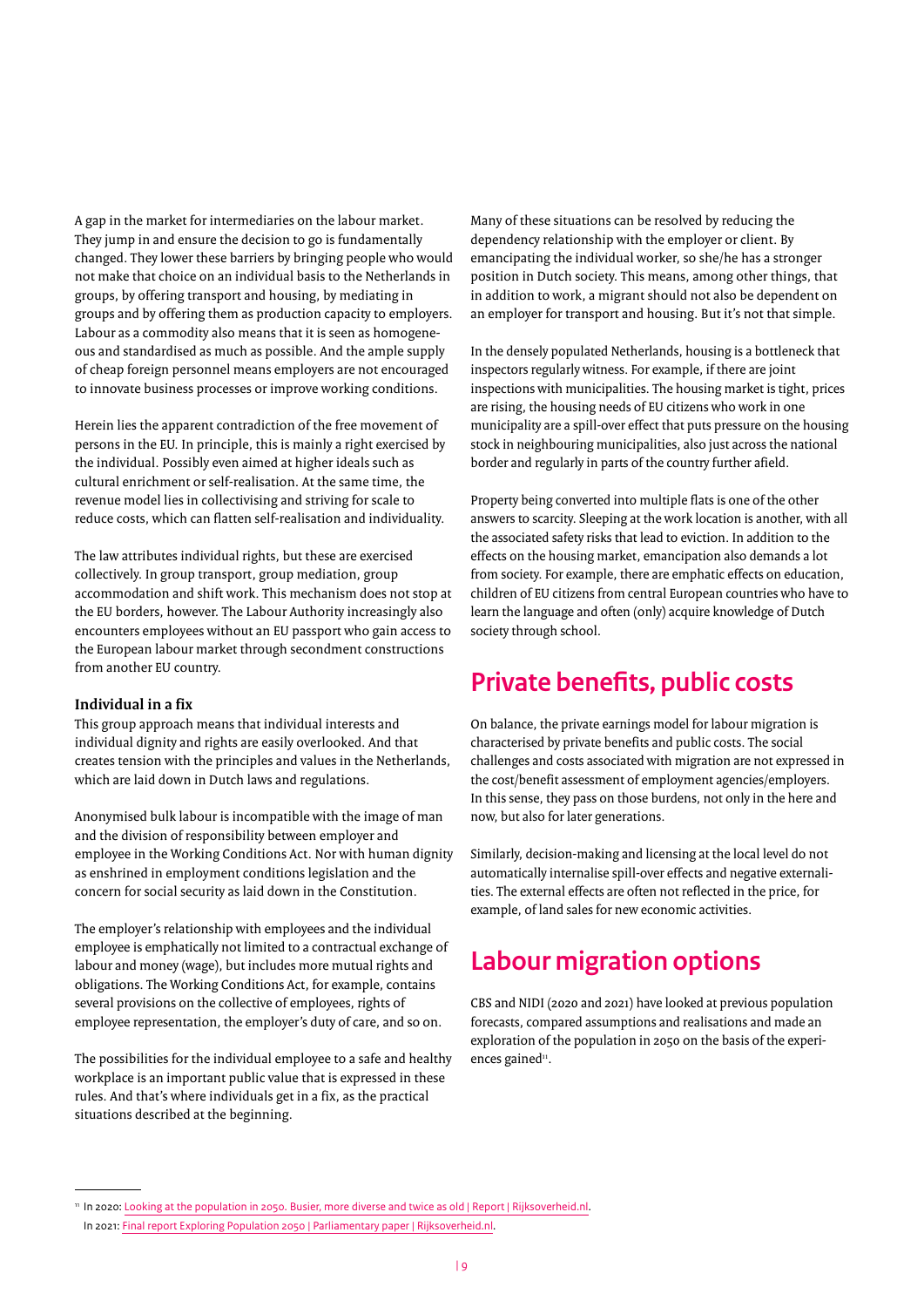Scenarios by Paul Scheffer have also been calculated in this. The core of the studies is that the size and composition of the population in the year 2050 is very sensitive to assumptions about birth rate, longevity, asylum migration and above all, labour migration.

The uncertainties in the assumptions mean that the range for the population size in 2050 will vary from 17.1 to 21.6 million. At 19.3 million, the CBS forecast sits roughly in the middle. The broad range confirms what Scheffer indicated in the WRR bundle, that relatively small differences in the annual migration balance add up considerably over a period of a few decades.

Scheffer's argument is not to see migration as something that happens to us or cannot be influenced, but to implement a deliberate policy. And that targets help to determine thoughts and make choices transparent.

The numerical exercises by CBS, NIDI and Scheffer also do this, they help to get a good feeling for options and choices.

#### **Diffuse signals**

As a migrant EU citizen, you have no obligation to integrate. But participating in society is good for yourself and also for those around you. You participate through work, but especially through language. And through culture, which you become a part of by acquiring language. Dutch society sends diffuse signals. Our language is very important for integration. But not for studying at University in the Netherlands. As a temporary worker, not knowing Dutch is logical and not an issue, but as soon as it turns out to be not temporary, the social standard shoots up and poor language skills cripple social position, labour market opportunities and contribution. Learning the language often takes place in a 'utility frame'. Utility thinking whether or not the 'investment pays off'. As a result, the wonder, pleasure, insight, social bonding and challenge that are also associated with language acquisition and education receive little attention.

### **Options in 2022 are very limited**

The publications of CBS and NIDI also explicitly state that 'population developments also have consequences for many other policy areas, such as mobility, climate, energy, agriculture, nitrogen policy, spatial planning, social benefits, pensions and social participation'.

That comment by CBS and NIDI is very topical. The report of the Advisory Board on Nitrogen Problems (Remkes Committee - 2020) '*Not everything is possible everywhere*' and the wording about nitrogen in the current coalition agreement underline that.

In short, the report of the Remkes Committee indicates that it follows from European rules (Habitat) that nitrogen deposition

must be greatly reduced. The method of measuring, registering and compensating for new activities that cause emissions or deposition are in a certain sense still under development. '*Not everything is possible everywhere*' contains an impressive list of recommendations to improve nitrogen accounting and accounting rules, as well as to achieve the halving of nitrogen deposition compared to 2019 levels.

While money/capital has traditionally been a limiting factor (constraint) for expanding economic activity, the report shows that this role is now mainly incumbent on the natural living environment. Because in addition to nitrogen, CO2, water and other aspects of the living environment are increasingly a limiting factor.

That thought is not new, '*The limits to growth*' by the Club of Rome (1972) already elaborates on this. But the changing scarcity ratio is new. Low interest rates and ample availability of capital, as well as ample labour supply as a result of the private revenue model, make the living environment increasingly the scarcest factor. And, unlike the European rules for budget and debt, the European rules for nitrogen do not provide for a hardship clause and provide no grounds for exception for 'special circumstances' to enable a broader weighing of interests.

As a result, the options for labour migration are logically severely limited. In the short term, because housing that meets the standards is a hard limiting factor. Otherwise, the choice for more migration will lead to increasingly miserable living situations. And in the longer term, the choices are limited because each of the problems facing Dutch society (housing market, inequality, CO2, nitrogen, etc.) only increases as the population (and thus the size of the economy) increases.

Within the constraints to which we have bound ourselves, there seems to be little choice other than for the Netherlands to take a stabilisation of the population size as an 'orientation'. The only positive thing about this observation is 'embarrassment of choice' about labour migration is superfluous. It also means that investment choices can better focus on growth through an increase in the capital/labour ratio.

From the perspective of the Netherlands Labour Authority, it makes sense for us as the Netherlands, and preferably also in an EU context, to reflect on what sustainable labour and a sustainable labour market entail. Eurostat data shows that taking advantage of the differences in labour costs between EU countries, because of the eventual convergence, can only temporarily provide a business model for employers. We are already seeing a shift in which the proportion of workers from outside the EEA is increasing and moving further and further away. The passing on of external effects stands in the way of thinking about what should be a sustainable and inclusive labour market in the Dutch or European context. There are opportunities for action on two sides: internalising the ecological-social costs of migration, but also creating a beckoning perspective for high-quality, sustainable labour.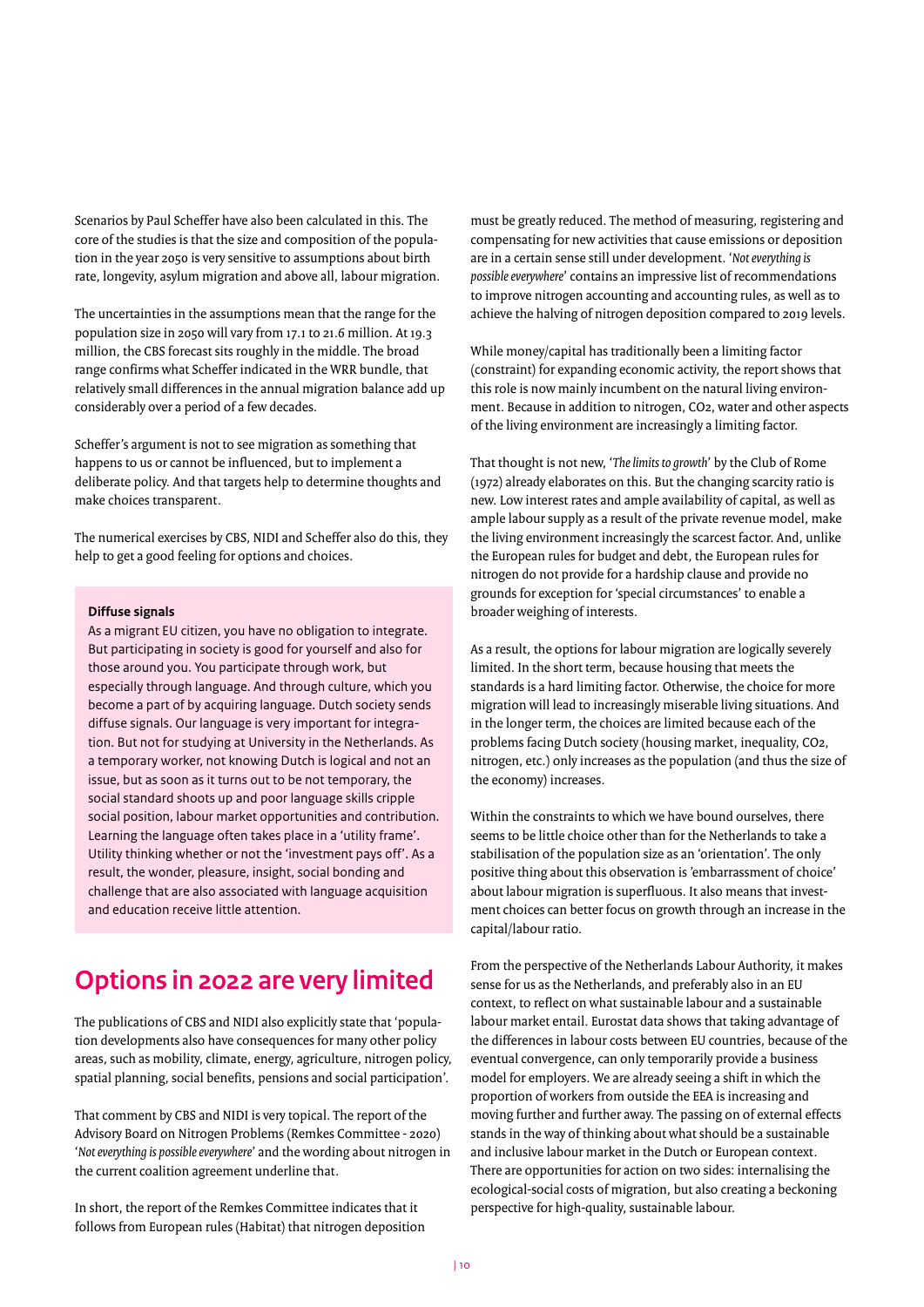Which activities and economic activity can we stimulate in the Netherlands that contribute to those values and which activities actually do not.

For the Netherlands Labour Authority, this means an ambition in the coming years to map out undesirable earning models on the labour market. Based on the idea that Dutch society benefits from a system being created in which the social costs of revenue models be expressed in the incentive structure experienced by employers and employment agencies. We are committing ourselves to this as a labour authority in the Netherlands. And in the context of the European labour market, we do this together with our peers in Europe.

#### **Rits de Boer**

*Inspector General Netherlands Labour Authority*

April 2022